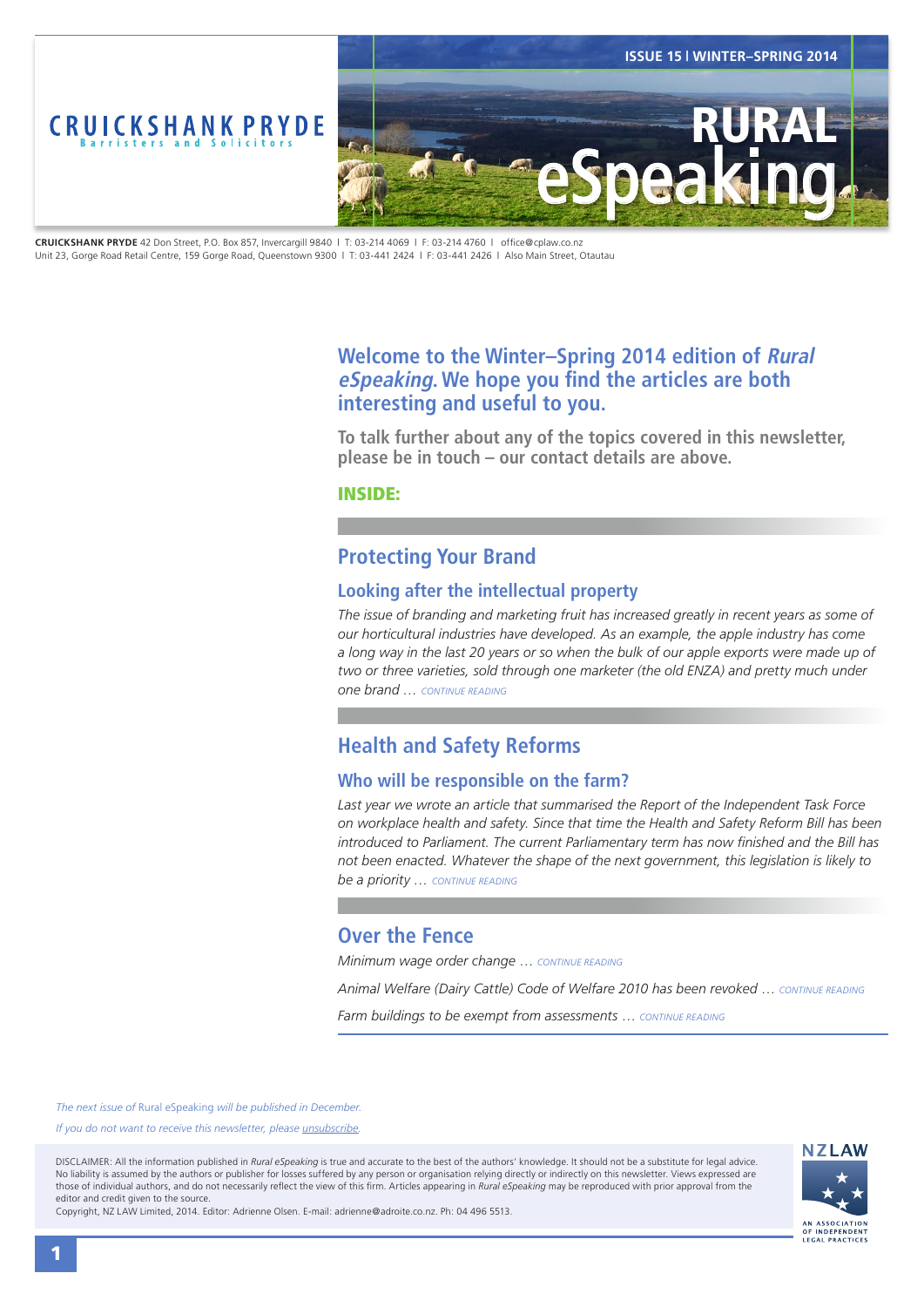## <span id="page-1-0"></span>**Protecting Your Brand**

#### **Looking after the intellectual property**

*The issue of branding and marketing fruit has increased greatly in recent years as some of our horticultural industries have developed. As an example, the apple industry has come a long way in the last 20 years or so when the bulk of our apple* exports were made up of two or three varieties, sold through one marketer (the old ENZA) and pretty much under one *brand. The number and variety of apples now available, both in New Zealand and exported, has increased dramatically as are the countries into which those apples are now exported.*

Branding and marketing is all about control of the intellectual property and how that intellectual property is used. There are often different parties who have an interest in the intellectual property of a particular idea or item.

Using the apple example above, typically, the owner of the plant variety rights might sub-licence those rights to another person or entity who will bring the apples to market. That person might have trademarked a name and/or logo under which the apples are to be marketed and will want to ensure that their rights to do that are protected, so that they can maximise the revenue stream from their marketing.

Therefore the contractual arrangements around the various aspects of intellectual property that go into introducing new varieties, propagating and ultimately selling the apples become critical. This is particularly so, as the fruit will almost certainly be propagated and grown on a number of different orchards, and these orchards may be leased by the fruit company doing the marketing and selling of the apples, or the apples may be grown by orchard owners who enter into contracts or licences with the owner of the brand. A number of factors need to be taken into account in these contractual arrangements. These arrangements will include:

- » An acknowledgement of the respective ownership/licensed rights to the intellectual property and the fruit (and any improvements or developments to the fruit)
- » Provision for the payment of royalties
- » A measure of control over the horticultural practices involved in propagating and growing the fruit prior to picking to ensure that standards are maintained
- » Control over the packing process, and
- In the lease situation, dealing with ownership of the trees and the fruit produced from those trees, and the ability of the tenant to remove the trees at the end of the term.

The different entities that will be involved in this contractual scenario might include:

- » The owner of the Plant Variety Rights the developer of the fruit
- » The nursery that propagates the plant material
- » The landowner who may not be the grower
- » The grower/packhouse
- The owner of the brand the marketer
- » The exporter, and
- » The overseas agent or distributor.

Ensuring your intellectual property rights are protected is crucial. Working out your priorities and working with your professional advisers will help ensure the best results for your crop.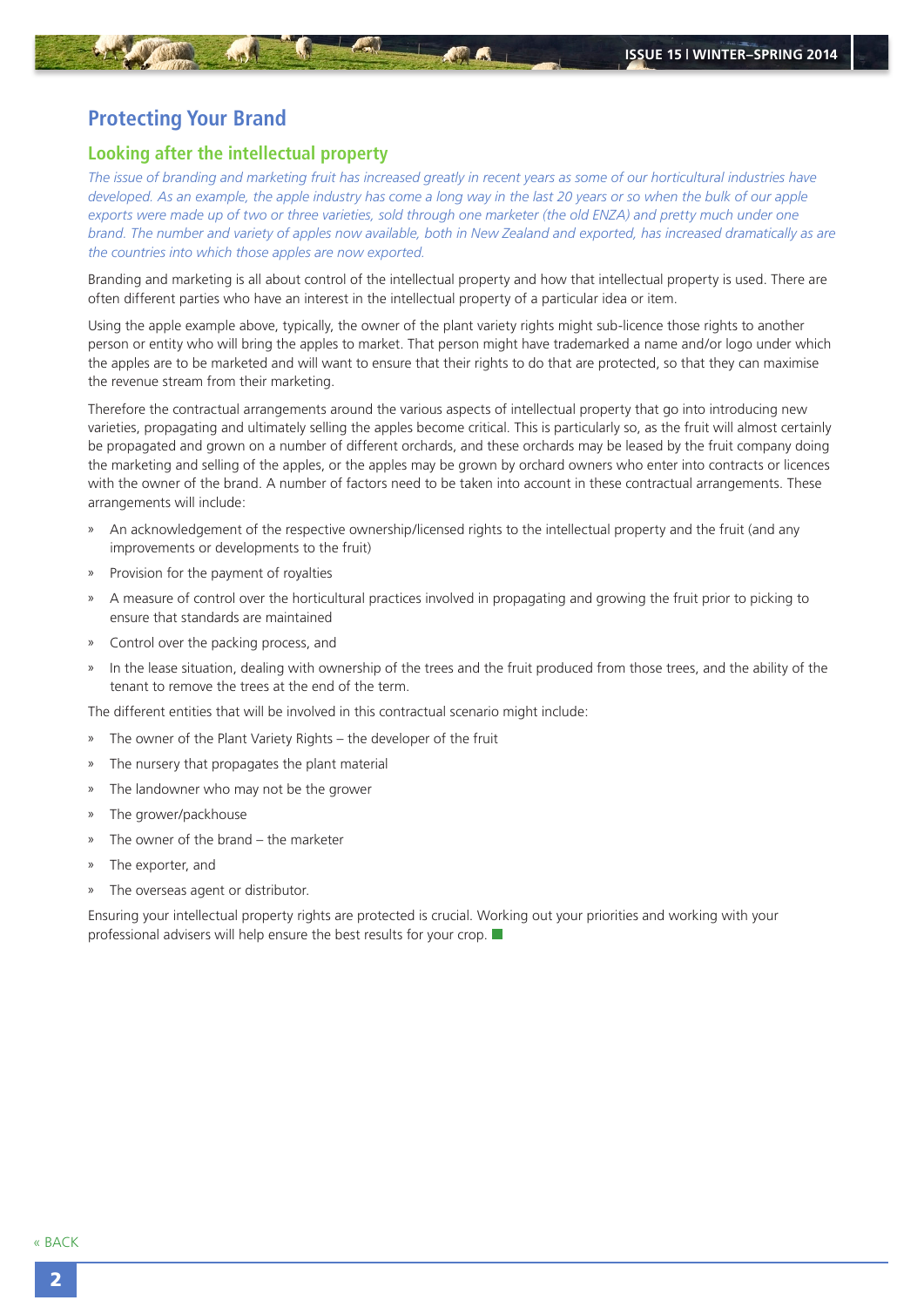### <span id="page-2-0"></span>**Health and Safety Reforms**

#### **Who will be responsible on the farm?**

*Last year we wrote an article that summarised the Report of the Independent Task Force on workplace health and safety. Since that time the Health and Safety Reform Bill has been introduced to Parliament. The current Parliamentary term has now finished and the Bill has not been enacted. Whatever the shape of the next government, this legislation is likely to be a priority. The Bill contains 312 sections and represents significant reform to New Zealand health and safety laws as they relate to the workplace.*

One of the areas that the Bill seeks to address is accountability. The Task Force had as an objective:

*"that the law makes is clear to duty holders (those who create and/or are in the best position to manage risks to workplace health and safety) what their legal duties are and holds them to account for undertaking those duties."*

#### **Responsibility in the rural sector**

One of the issues that the rural sector faces is clarity as to whose responsibility health and safety might be given the way that many rural businesses are structured and the number of activities carried on by different entities on the same farm. Two examples of this would be:

- 1. Ownership structures. It's very common for farming operation ownership to be split between different entities. For example a common structure for a pastoral or dairy farm might be that land and buildings are owned by a trust but the farming activity is carried out by a company. The company would own the stock and machinery and pay rent to the trust who is a passive landowner.
- 2. Leasing. It's quite common for the farm or orchard to be leased by the landowner to an unrelated entity such as one of the large fruit growing or cropping companies. This can be an attractive lifestyle option for those who want to live in rural areas on the edge of town. In these situations, the landowner may know little if anything about the orchard or cropping businesses.

Because one of the aims of the Bill is to drive home responsibility to where it should rest, it becomes critical when structuring your farming business or dealing with the contractual arrangements that everyone is absolutely clear as to who is responsible for what. For example, in the lease situation, most leases will have a clause in them requiring the tenant to comply with *"all relevant statutory of regulatory rules and regulations"* and will often list particular statutes – Health and Safety in Employment Act 1992, Employment Relations Act 2000, Biosecurity Act 1993, Forest and Rural Fires Act 1977 and so on. To what extent does it actually protect you as the landowner if there is an accident on your property? Can you simply say, "The property is leased, the lease confers exclusive possession on the tenant, the tenant contracted to me that they would comply with all health and safety legislation therefore. I am not responsible in any way for what happens on my land?"

The Bill makes it clear:

- » At clause 26, that more than one person can have the same duty, and
- » The definition of 'PCBU' in clause 13, makes it clear that a 'person conducting a business or undertaking' includes a person conducting a business or undertaking **alone or with others**.

This means that each entity involved in the farming business, the landowner, the farmer and the contractors can have concurrent responsibilities which cannot simply be passed off from one to the other.

This level of responsibility can be particularly difficult where the landowner is passive and doesn't have any knowledge or experience in the particular farming activity or, the independent trustee of a landowning farming trust who meets his other trustees once a year in the accountant's office. From a legal (and moral) point of view, it will now be critical for any entity involved in a farming operation to:

- Be very clear about who is in control in the work place and who is responsible for what, and
- » Make sure that your insurance follows where the risk lies. Where you are operating different entities, it does require you to sit down with your broker to ensure that the appropriate entity is properly insured for the appropriate risk.

If you're not directly in control of the workplace, such as in the landlord or trustee examples above, you'll need to show you have been involved in the process of identifying risk and ensuring that the workplace that you own or have some control over, is safe.

This proposed legislation makes some significant changes from the current situation. Health and safety on your farm is not something to be trifled with. If you're unsure about the new proposed provisions, please be in touch.